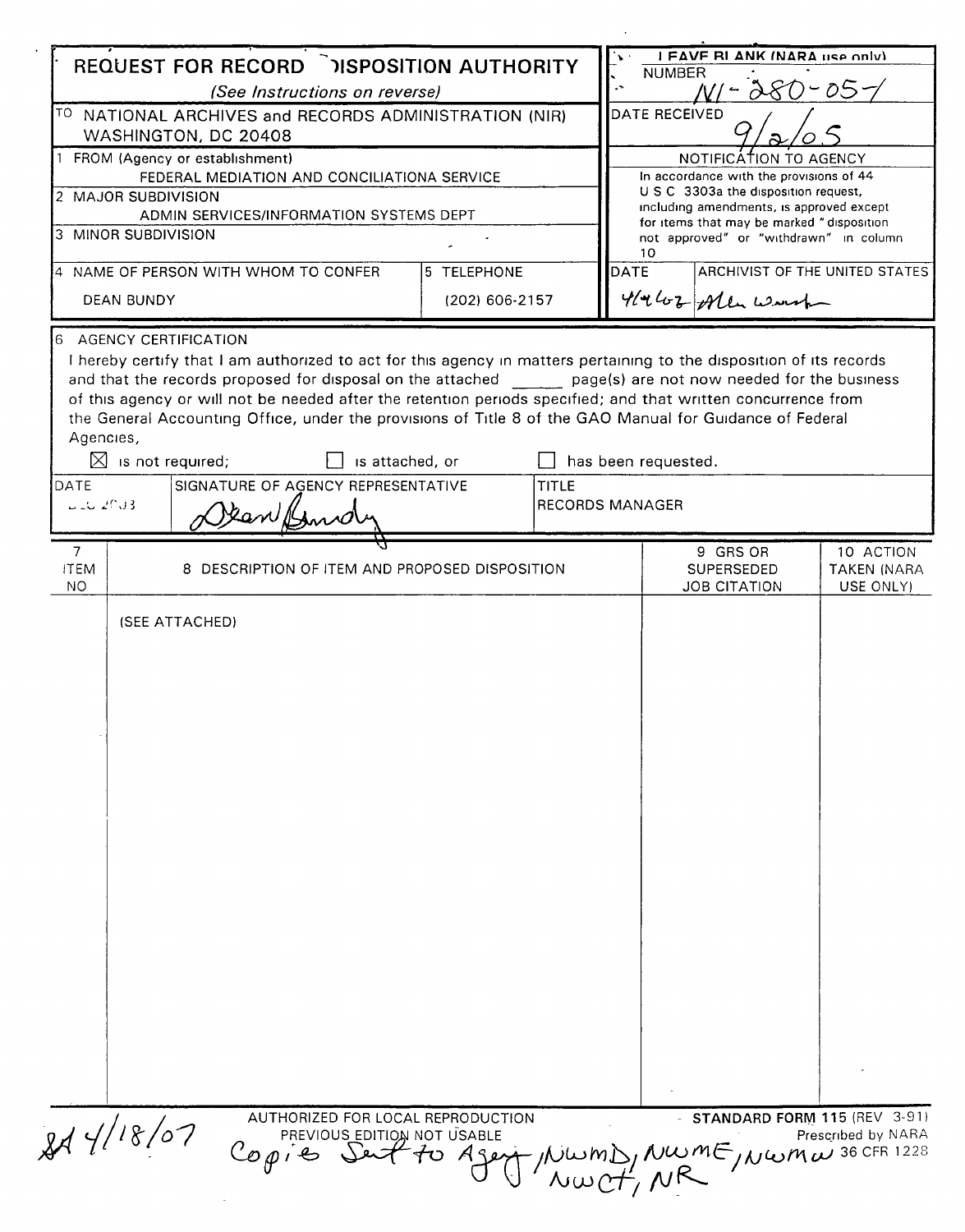# **RETENTION SCHEDULE**

 $\cdot$   $\sim$ 

 $\epsilon$ 

 $\ddot{\phantom{0}}$ 

### **900 Series**  ADMINISTRATIVE AND SUPPORT RECORDS COMMON TO MOST OFFICES INCLUDING FMCS FIELD OFFICES (GRS 23)

 $\ddot{\star}$ 

 $\epsilon$  .

 $\bullet$ 

| File number<br>900 |                                                                                                                                                                                                                                                                                                                                                                                                                                                                                                                                                            |
|--------------------|------------------------------------------------------------------------------------------------------------------------------------------------------------------------------------------------------------------------------------------------------------------------------------------------------------------------------------------------------------------------------------------------------------------------------------------------------------------------------------------------------------------------------------------------------------|
| Title/description  | <b>Office Administration Files</b><br>Records accumulated in FMCS offices, including field offices<br>that describe or relate to routine, internal, administrative or<br>housekeeping activities, and do not pertain to specific program-<br>related or business activities. In general, these records relate to<br>such activities as office organization, staffing, communications,<br>including fax machine logs, and the expenditure of imprest funds<br>or other routine internal budgetary matters, and similar routine<br>administrative functions. |
|                    | Cut off at the end of the calendar year. Destroy when 2 years<br>old. (GRS 23.1)                                                                                                                                                                                                                                                                                                                                                                                                                                                                           |
| 901                | Logs or schedules of Daily Activities<br>Logs, calendars, appointment books, and similar scheduling or<br>appointment records documenting meetings, trips, visits,<br>telephone calls, or other activities of Federal employees acting in<br>their official capacity. EXCLUDE desk calendars, appointment<br>books and other such records that are incorporated into the<br>official program records of the FMCS Director or Associate<br>Director.                                                                                                        |
|                    | Destroy or delete when 2 years old. $(GRS 23.5(a))$                                                                                                                                                                                                                                                                                                                                                                                                                                                                                                        |
| 902                | Tickler or Suspense Files<br>Chronological files of notes, copies of correspondence, or other<br>materials kept as reminders of pending actions or responses.<br>Destroy when pending action or response is taken or made.                                                                                                                                                                                                                                                                                                                                 |
|                    | (GRS 23.6)                                                                                                                                                                                                                                                                                                                                                                                                                                                                                                                                                 |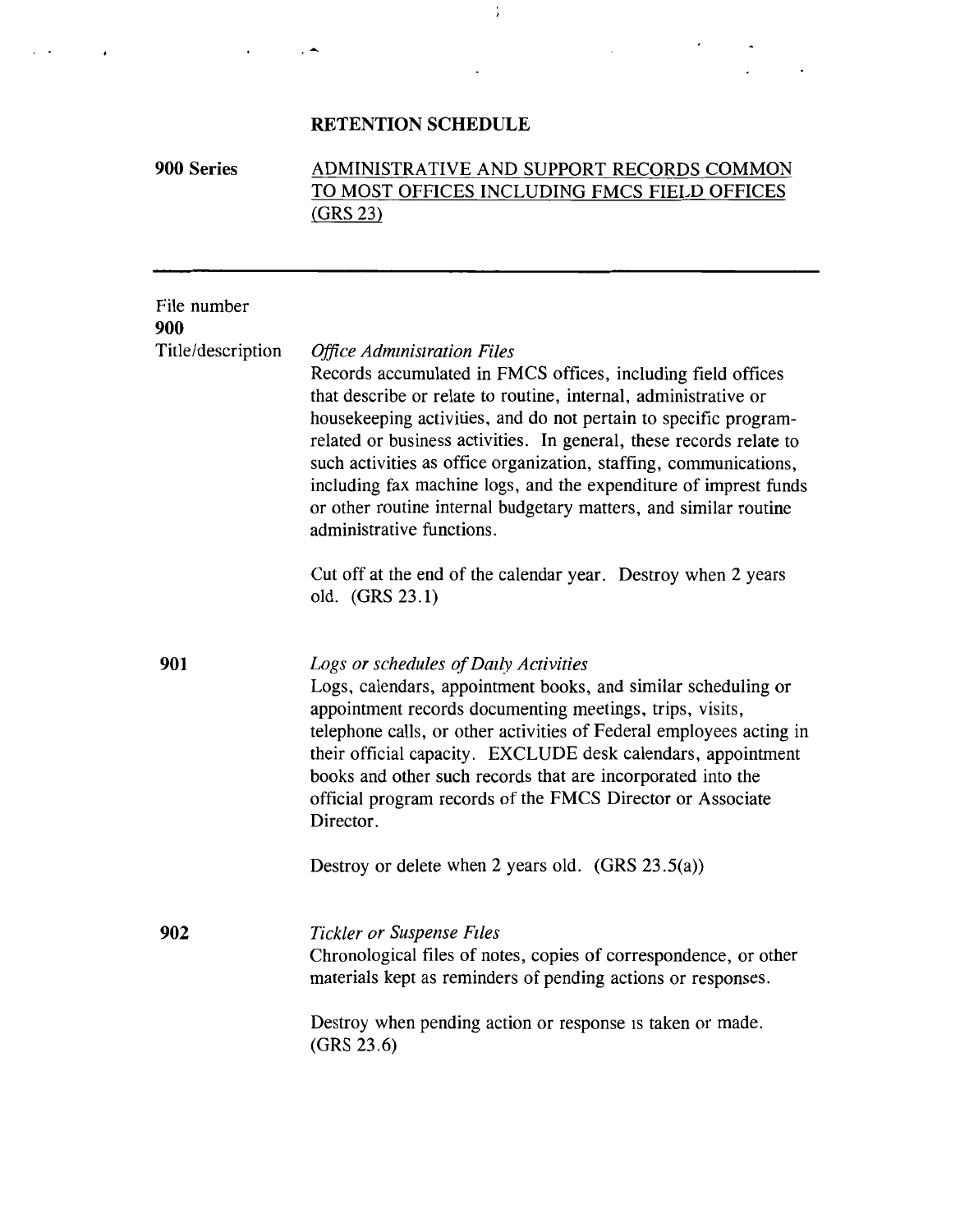| <b>Transitory Files</b> |  |  |  |
|-------------------------|--|--|--|
|-------------------------|--|--|--|

Documents of short-term interest which have no documentary or evidential value and normally need not be kept more than 90 days. Examples of transitory correspondence are shown below.

Routine requests for information or publications and copies of replies which require no administrative action, no policy decision, and no special compilation or research for reply.

Originating office copies of letters of transmittal that do not add any information to that contained in the transmitted material, and receiving office copy if filed separately from transmitted material.

Quasi-official notices including memoranda and other records that do not serve as the basis of official actions, such as notices of holidays or charity and welfare fund appeals, bond campaigns, and similar records.

Destroy when 3 months old. **(GRS** 23.7)

**904**  *Extra Copies and Reference or Convenience Materials*  Copies of bulletins, announcements, speeches, directives, issuances, publications, news clippings, and other materials kept only for reference or convenience purposes. EXCLUDE record copies descnbed in other agency retention schedules.

> **Destroy when obsolete, superseded, or no longer needed for reference. Review for disposal at the end of each calendar year.**

*Administrative Issuances* (a) Notices and other types of issuances related to routine administrative functions (e.g., payroll, procurement, personnel).

Destroy when superseded or obsolete. **(GRS** 16. la)

(b) Case files related to (a) above that document aspects of the development of the issuance.

Destroy when issuance is destroyed. (GRS 16.1b)

*905*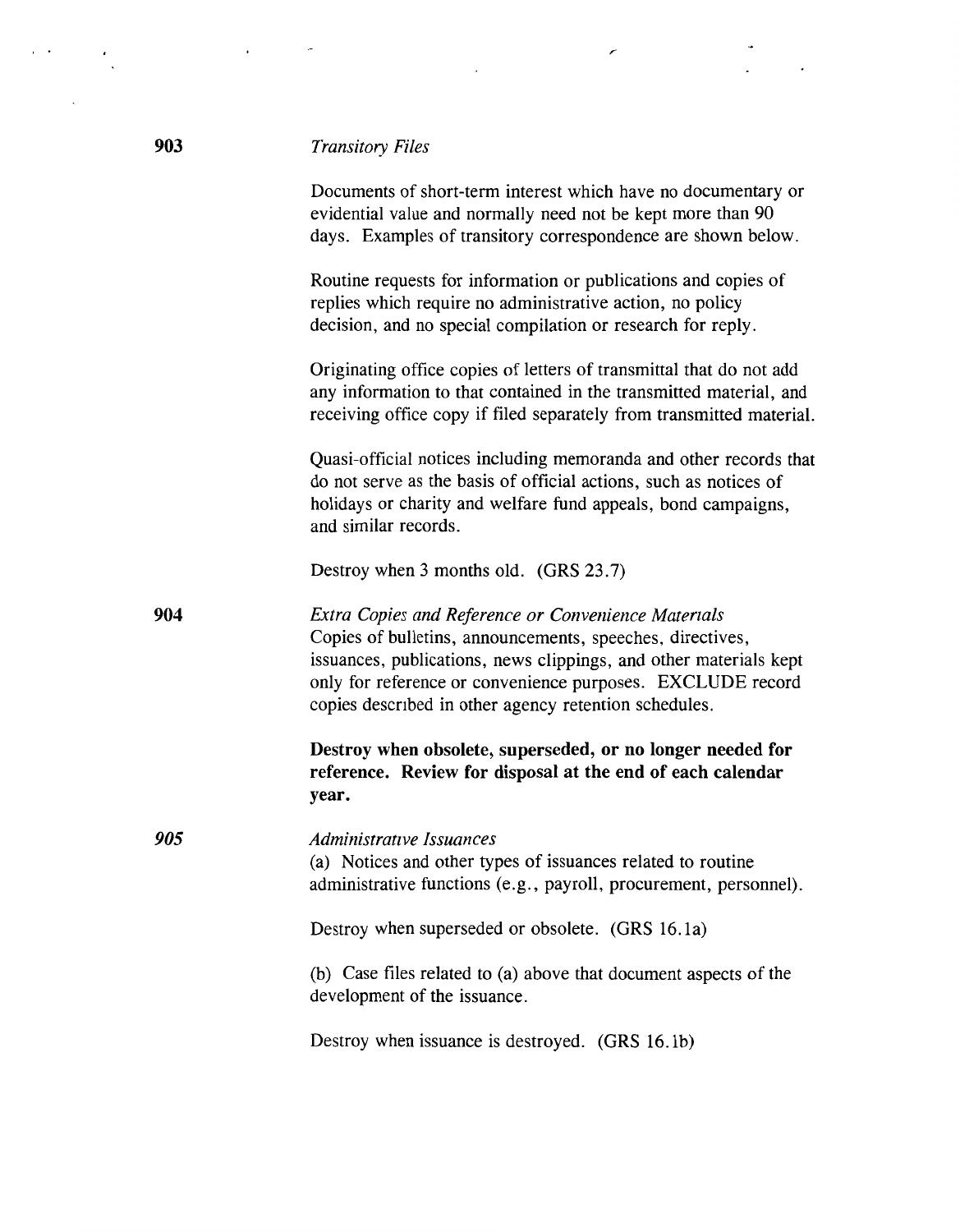| 910<br>Action | Extra or Convenience Copies of SF-50 (Notice of Personnel                                                                                                                                                                                                      |
|---------------|----------------------------------------------------------------------------------------------------------------------------------------------------------------------------------------------------------------------------------------------------------------|
|               | Standard Form 50, documenting all individual personnel actions<br>such as employment, promotions, transfers, separation, exclusive<br>of the copy in the OPF.                                                                                                  |
|               | Destroy when 1 year old. (GRS 1.14b)                                                                                                                                                                                                                           |
| 911           | Supervisors' Personnel Files and Duplicate OPF Information                                                                                                                                                                                                     |
|               | (a) Correspondence, forms, and other records relating to<br>positions, authorizations, pending actions, position<br>descriptions, requests for personnel action, and records on<br>individual employees duplicated in or not appropriate for the<br><b>OPF</b> |
|               | Review annually and destroy superseded or obsolete<br>documents, or destroy file relating to an employee within 1<br>year after separation or transfer. (GRS 1.12a)                                                                                            |
| 912           | Leave Application Files                                                                                                                                                                                                                                        |
|               | (a) SF 71 or equivalent plus any supporting documentation of<br>requests and approvals of leave (SF 71 signed by employee).<br>Destroy at end of following pay period. (GRS 2.6a)                                                                              |
|               | (b) If employee has not initialed time card or equivalent.<br>Destroy after GAO audit or when 3 years old, whichever is<br>sooner. $(GRS 2.6(b)$                                                                                                               |
| 913           | <b>Extra or Office Copies of Travel Records</b>                                                                                                                                                                                                                |
|               | Reference or convenience copies of correspondence, itineraries,<br>agendas, reports, and other records to official agency travel and<br>participation in meetings, conferences, seminars, or other mission<br>or training related activities.                  |
|               | Cut off or break at the end of each calendar year. Destroy<br>when one year old.                                                                                                                                                                               |
| 914           | Duplicate Files of Working Papers                                                                                                                                                                                                                              |

 $\alpha$  ,  $\alpha$  ,  $\alpha$  ,  $\alpha$  ,  $\alpha$  ,  $\alpha$  ,  $\alpha$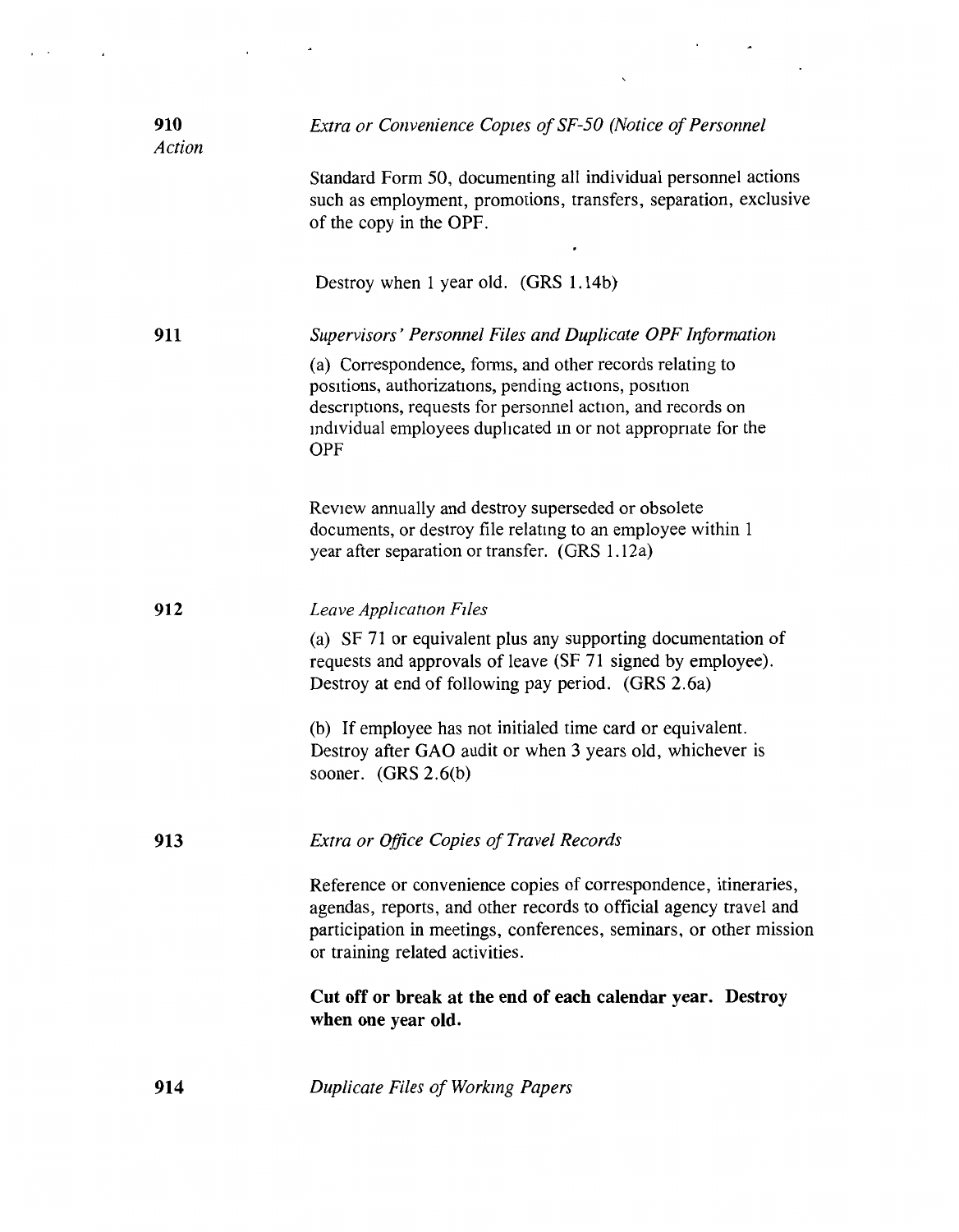Reference or convenience copies of working papers, drafts, or other records that are for reference purposes or in the preparation of documents and reports that reside in the official case files or other official records series described in these schedules.

**Destroy when 1 year old or when no longer needed for reference, whichever is sooner.** 

**920**  *General Correspondence Files Retained in FMCS Field Offices*  Correspondence, memoranda, publications, reports, directives, and other records relating to public relations, dispute prevention cases, relations with professional societies, training, conferences, and other mission-related activities that are kept locally for reference purposes and that are not part of official case files or reports.

**921** 

÷

**Cut off or break at the end of each calendar year. Destroy when 2 years old.** 

*Traming Records*  Copies of training aids and course materials, including films or videos, scripts, slide presentations, handouts, or other materials developed by the Service, maintained for reference or use in field offices or elsewhere in the Agency. EXCLUDE original or record copies of training materials maintained in the Office of Education and Training.

**Destroy when superseded or no longer needed for reference, whichever is earlier.** 

### **922**  *Reports*  Copies of required periodic reports relating to case load, work stoppages, strikes, and related subjects submitted to headquarters.

**Destroy when 2 years old or when no longer needed for reference, whichever is earlier.** 

#### **930 ELECTRONIC RECORDS DISPOSITION NOTE**

*Electronic Mail and Word Processing Systems Copies*